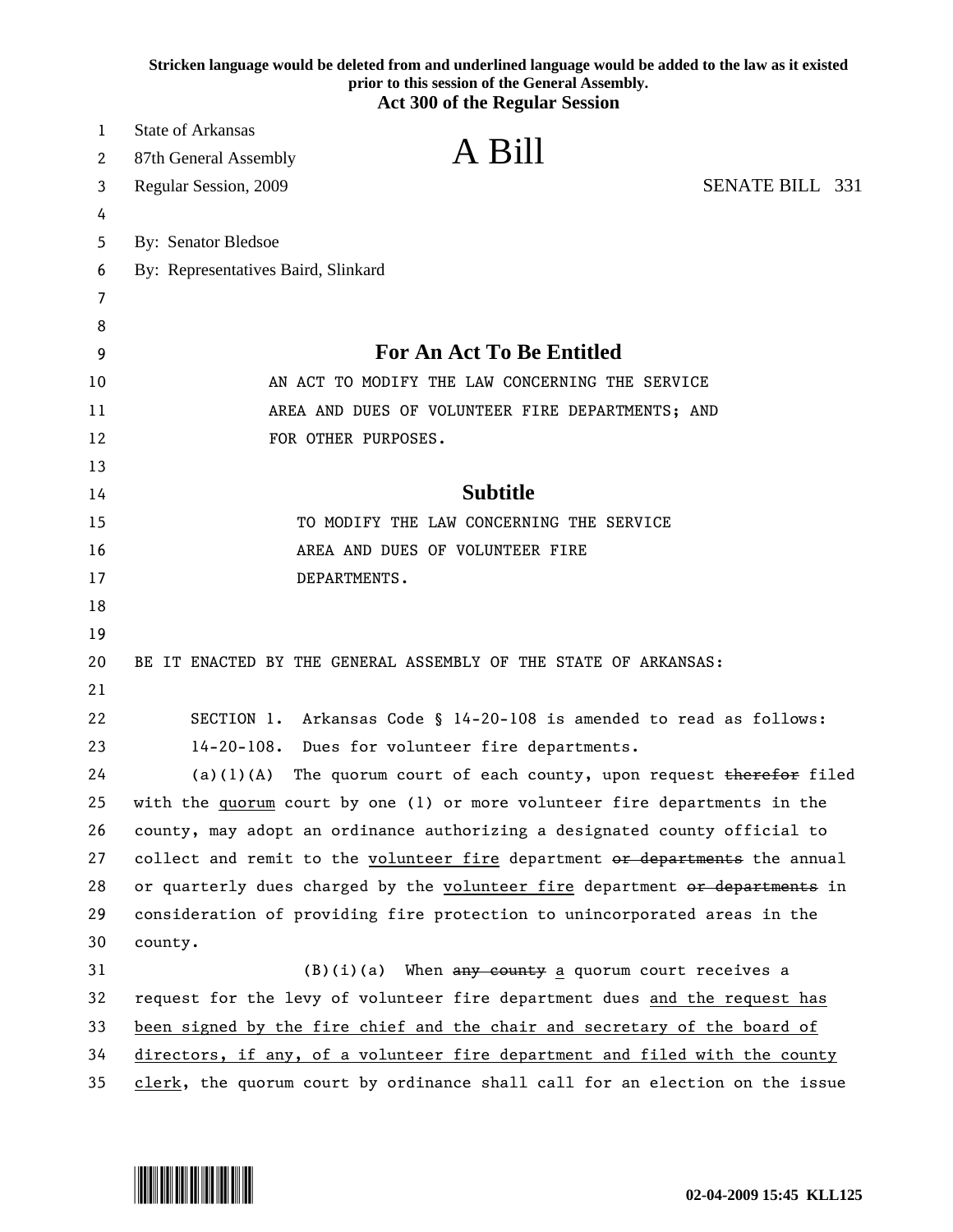1 of the levy of the volunteer fire department dues on each residence and on 2 each business having an occupiable structure if the request has been signed 3 by the fire chief and all other officers of a volunteer fire department and 4 filed with the county clerk. 5 (b)(1) The issue may be placed on the ballot 6 at a special election by order of the eounty quorum court in accordance with  $7 \quad$  § 7-5-103(b). 8 (2) The special election shall be held 9 by August 1. 10  $(c)(1)$  If the levy is approved by a majority 11 of those voting on the issue, the dues shall be listed annually on real 12 property tax statements and collected by the county collector at the same 13 time and in the same manner as real property taxes. 14 (2)(A) The county collector shall report 15 delinquencies to the volunteer fire department for collection. 16 (B) A volunteer fire department 17 may collect dues that have become delinquent and may enforce collection by 18 proceedings in a court of proper jurisdiction. 19 (ii) The cost of the election shall be borne by the 20 volunteer fire department or departments that requested the levy. 21 (2) The ordinance enacted by the quorum court shall set forth 22 the terms and conditions on which such the dues are to be collected by the 23 county and for the remission of the dues to the volunteer fire departments 24 department. 25 (3) Provided, however, active members of the volunteer fire 26 departments However, an active member of a volunteer fire department whose 27 annual or quarterly dues are collected in this manner may be exempt from the 28 annual or quarterly dues charged by the volunteer fire department at the 29 discretion of the volunteer fire department in consideration of providing 30 services to the volunteer fire department. 31 (b)(1) The quorum court by majority vote may designate the 32 geographical area that a volunteer fire department may serve serves. 33 (2) Upon request by a volunteer fire department, the quorum 34 court of each county involved may authorize a volunteer fire department to 35 serve a geographical area to extend across the county boundary lines. 36 (c) The quorum court may establish its own countywide fire department,